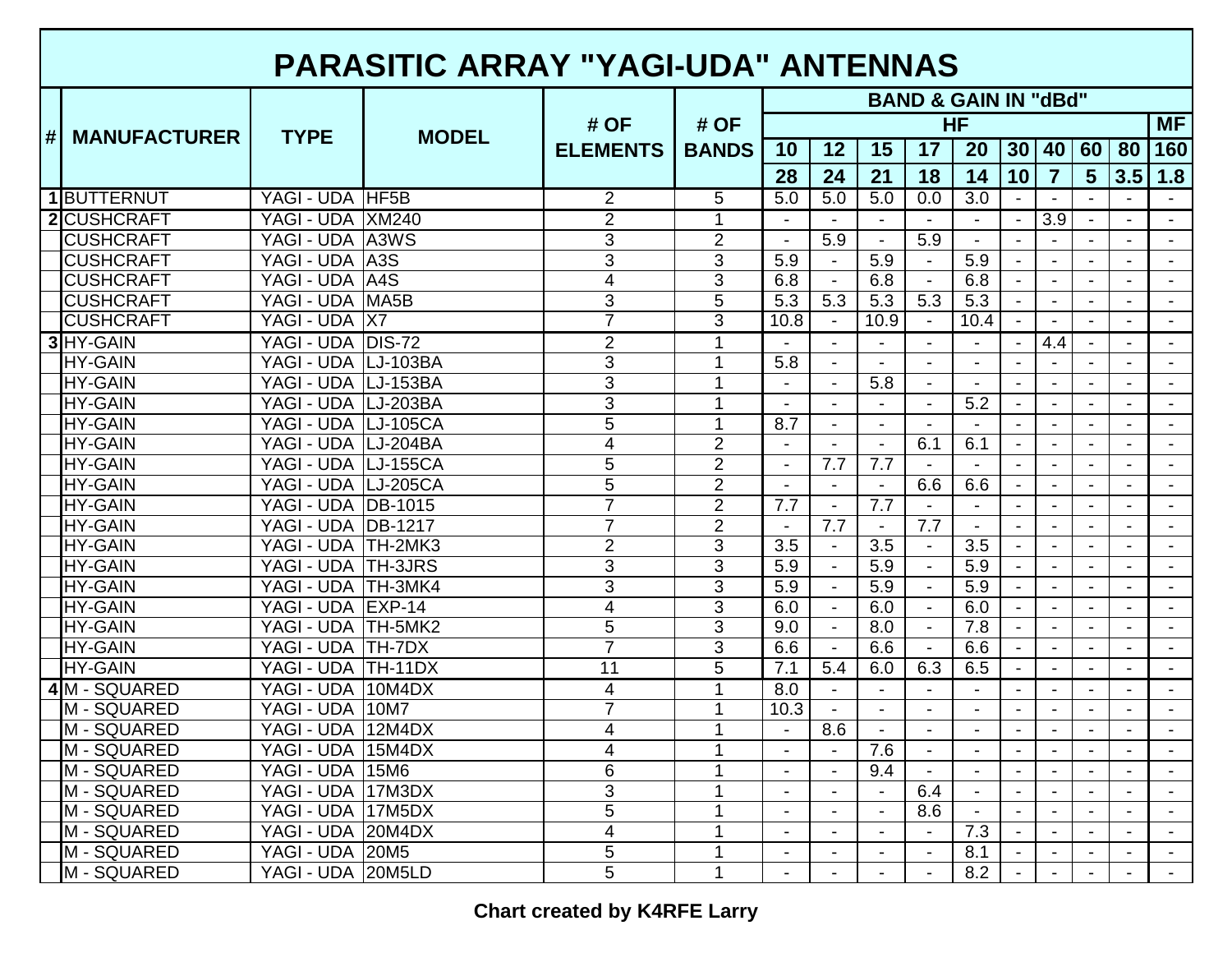## **PARASITIC ARRAY "YAGI-UDA" ANTENNAS**

|                  |                     |                         |                            |                         |                      | <b>BAND &amp; GAIN IN "dBd"</b> |                |                          |                |                  |                          |                  |                |                |                |
|------------------|---------------------|-------------------------|----------------------------|-------------------------|----------------------|---------------------------------|----------------|--------------------------|----------------|------------------|--------------------------|------------------|----------------|----------------|----------------|
|                  |                     |                         | <b>MODEL</b>               | # OF<br><b>ELEMENTS</b> | # OF<br><b>BANDS</b> | HF                              |                |                          |                |                  |                          |                  |                |                | <b>MF</b>      |
| $\vert \# \vert$ | <b>MANUFACTURER</b> | <b>TYPE</b>             |                            |                         |                      | 10                              | 12             | 15                       | 17             | 20               | 30                       | 40               | 60             | 80             | 160            |
|                  |                     |                         |                            |                         |                      | 28                              | 24             | 21                       | 18             | 14               | 10                       | $\overline{7}$   | 5 <sup>5</sup> | 3.5            | 1.8            |
|                  | M - SQUARED         | YAGI - UDA 20M5LGS      |                            | 5                       | $\mathbf 1$          |                                 |                | $\blacksquare$           | $\sim$         | 8.6              |                          |                  |                |                |                |
|                  | M - SQUARED         | YAGI - UDA 20M6A        |                            | $\overline{6}$          | 1                    | $\blacksquare$                  |                |                          |                | 9.0              |                          |                  |                |                |                |
|                  | M - SQUARED         | YAGI - UDA 20M6LD       |                            | 6                       | 1                    | $\sim$                          | $\overline{a}$ | $\blacksquare$           | $\overline{a}$ | 11.2             | $\sim$                   | $\sim$           | $\sim$         | $\sim$         | $\sim$         |
|                  | M - SQUARED         | YAGI - UDA 30M3         |                            | 3                       | 1                    | $\blacksquare$                  | $\blacksquare$ | $\blacksquare$           | $\sim$         | $\sim$           | 6.5                      | $\blacksquare$   | $\mathbf{r}$   | $\mathbf{r}$   | $\mathbf{r}$   |
|                  | M - SQUARED         | YAGI - UDA 40M2L        |                            | $\overline{2}$          | 1                    | $\blacksquare$                  |                | $\overline{a}$           |                | $\blacksquare$   | $\mathbf{r}$             | $4.\overline{2}$ | $\blacksquare$ | $\blacksquare$ | $\blacksquare$ |
|                  | M - SQUARED         | YAGI - UDA 40M3L        |                            | 3                       |                      | $\overline{\phantom{a}}$        | $\blacksquare$ | $\blacksquare$           |                | $\blacksquare$   | $\blacksquare$           | 5.6              |                | $\blacksquare$ | $\blacksquare$ |
|                  | M - SQUARED         | YAGI - UDA 40M3FS       |                            | 3                       |                      |                                 |                | $\blacksquare$           |                |                  |                          | 6.0              |                |                | $\blacksquare$ |
|                  | M - SQUARED         | YAGI - UDA 40M4LLDD     |                            | 4                       |                      | $\blacksquare$                  |                | $\blacksquare$           |                | $\sim$           | $\blacksquare$           | $\overline{5.4}$ | $\sim$         | $\sim$         | $\sim$         |
|                  | M - SQUARED         | YAGI - UDA 80M2LLC      |                            | $\overline{2}$          |                      | $\overline{\phantom{0}}$        |                | $\overline{\phantom{0}}$ |                |                  | $\blacksquare$           |                  |                | 4.0            |                |
|                  | M - SQUARED         | YAGI - UDA 80M3LLC      |                            | $\overline{3}$          | 1                    | $\overline{a}$                  |                | $\overline{a}$           |                |                  | $\overline{\phantom{a}}$ |                  |                | 4.2            |                |
|                  | M - SQUARED         | YAGI - UDA 80M3LLB      |                            | $\overline{3}$          | 1                    |                                 |                |                          |                |                  |                          |                  |                | 6.3            |                |
|                  | M - SQUARED         | YAGI - UDA KT34M2       |                            | 4                       | 3                    | 5.5                             | $\blacksquare$ | 4.9                      |                | 4.7              |                          |                  |                |                |                |
|                  | M - SQUARED         | YAGI - UDA KT36XA       |                            | $\overline{6}$          | 3                    | 8.4                             | $\blacksquare$ | 7.5                      | $\blacksquare$ | $\overline{7.3}$ | $\blacksquare$           | $\mathbf{r}$     | $\mathbf{r}$   | $\mathbf{r}$   | $\mathbf{L}$   |
|                  | 5 MOSLEY            | <b>YAGI - UDA A-310</b> |                            | $\overline{3}$          | 1                    | 7.6                             | $\blacksquare$ | $\sim$                   |                | $\sim$           | $\blacksquare$           | $\sim$           | $\blacksquare$ | $\blacksquare$ | $\sim$         |
|                  | <b>MOSLEY</b>       | YAGI - UDA   A-315      |                            | 3                       |                      | $\blacksquare$                  | $\blacksquare$ | 7.0                      | $\sim$         | $\blacksquare$   | $\blacksquare$           |                  |                | $\mathbf{r}$   | $\blacksquare$ |
|                  | <b>MOSLEY</b>       | YAGI - UDA   A-320      |                            | 3                       |                      | $\blacksquare$                  |                | $\overline{\phantom{a}}$ |                | 6.7              | $\blacksquare$           |                  |                | $\blacksquare$ | $\blacksquare$ |
|                  | <b>MOSLEY</b>       | YAGI - UDA S-402        |                            | $\overline{2}$          | 1                    |                                 |                | $\overline{\phantom{a}}$ |                |                  |                          | 8.0              |                |                | $\blacksquare$ |
|                  | <b>MOSLEY</b>       | <b>YAGI - UDA S-403</b> |                            | 3                       | 1                    |                                 |                |                          |                |                  |                          | 8.0              |                |                | $\sim$         |
|                  | <b>MOSLEY</b>       | YAGI - UDA MINI-32-A    |                            | $\overline{2}$          | 3                    | 5.1                             | $\blacksquare$ | 4.5                      | $\sim$         | 3.3              | $\blacksquare$           |                  |                | $\blacksquare$ | $\sim$         |
|                  | <b>MOSLEY</b>       | YAGI - UDA CL-33-M      |                            | 3                       | $\overline{3}$       | 8.5                             | $\blacksquare$ | $\overline{8.1}$         |                | $\overline{7.3}$ |                          |                  |                |                |                |
|                  | <b>MOSLEY</b>       | YAGI - UDA MINI-33-A    |                            | 3                       | 3                    | 6.1                             |                | 4.2                      |                | $\overline{3.5}$ |                          |                  |                |                | $\sim$         |
|                  | <b>MOSLEY</b>       | YAGI - UDA MP-33-N      |                            | 3                       | 3                    | 8.0                             |                | 6.8                      |                | 5.8              |                          |                  |                |                |                |
|                  | <b>MOSLEY</b>       | YAGI - UDA TA-33-M      |                            | 3                       | 3                    | 8.3                             |                | 7.3                      |                | 6.5              |                          |                  | $\mathbf{r}$   | $\mathbf{r}$   | $\mathbf{L}$   |
|                  | <b>MOSLEY</b>       | YAGI - UDA TA-34-XL     |                            | $\overline{4}$          | $\overline{3}$       | 9.5                             |                | 9.1                      |                | 8.2              | $\blacksquare$           | $\blacksquare$   | $\blacksquare$ | $\blacksquare$ | $\blacksquare$ |
|                  | <b>MOSLEY</b>       | YAGI - UDA CL-36-M      |                            | 6                       | $\overline{3}$       | 9.1                             | $\blacksquare$ | 8.6                      | $\blacksquare$ | 8.4              | $\blacksquare$           |                  | $\blacksquare$ | $\blacksquare$ | $\blacksquare$ |
|                  | <b>MOSLEY</b>       |                         | YAGI - UDA   TA-33-M-WARC  | 4                       | 5                    | 8.3                             | 0.0            | 7.3                      | 0.0            | 6.5              |                          |                  |                |                | $\blacksquare$ |
|                  | <b>MOSLEY</b>       |                         | YAGI - UDA CL-33-M-WARC    | 4                       | $\overline{5}$       | 8.5                             | 0.0            | 8.1                      | 0.0            | 7.0              |                          |                  |                |                |                |
|                  | <b>MOSLEY</b>       |                         | YAGI - UDA MINI-33-A-WARC  | $\overline{4}$          | $\overline{5}$       | 6.1                             | 0.0            | 4.2                      | 0.0            | $\overline{3.5}$ |                          |                  |                |                | $\sim$         |
|                  | <b>MOSLEY</b>       |                         | YAGI - UDA MP-33-N-WARC    | 4                       | $\overline{5}$       | 8.1                             | 0.0            | 6.9                      | 0.0            | 5.8              |                          |                  |                |                | $\sim$         |
|                  | <b>MOSLEY</b>       |                         | YAGI - UDA TA-33-JR-N-WARC | 4                       | $\overline{5}$       | 8.1                             | 0.0            | 6.9                      | 0.0            | $\overline{5.8}$ |                          |                  |                |                |                |
|                  | <b>MOSLEY</b>       | YAGI - UDA   TA-53-M    |                            | 4                       | $\overline{5}$       | 7.9                             | 7.1            | 6.9                      | 6.7            | 6.5              |                          |                  |                |                | $\sim$         |
|                  | <b>MOSLEY</b>       |                         | YAGI - UDA TA-34-XL-WARC   | 5                       | $\overline{5}$       | 9.5                             | 0.0            | 9.1                      | 0.0            | 8.0              |                          |                  |                |                |                |
|                  | <b>MOSLEY</b>       | YAGI - UDA TA-54-XL     |                            | 5                       | 5                    | 8.2                             | 8.1            | 7.9                      | 7.7            | 7.5              | $\sim$                   |                  | $\blacksquare$ | $\sim$         | $\mathbf{r}$   |
|                  | <b>MOSLEY</b>       | YAGI - UDA   PRO-57-B   |                            | 7                       | 5                    | 9.4                             | 8.3            | 8.5                      | 8.5            | 8.5              | $\blacksquare$           |                  | $\mathbf{r}$   | $\blacksquare$ | $\sim$         |